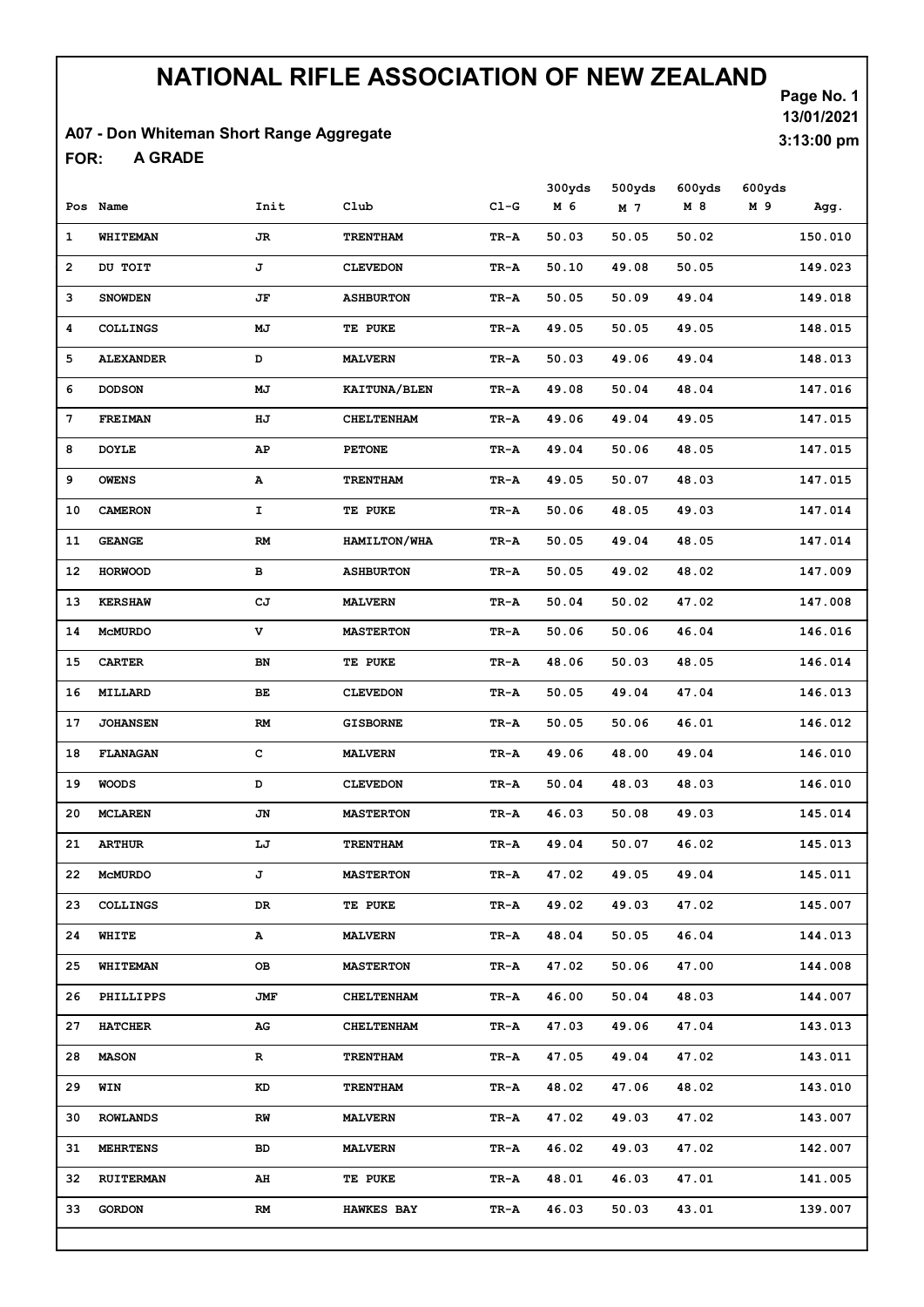#### A07 - Don Whiteman Short Range Aggregate

B GRADE FOR:

Page No. 2 13/01/2021 3:13:00 pm

|                 |                  |             |                     |        | 300yds | 500yds | 600yds | 600yds |         |
|-----------------|------------------|-------------|---------------------|--------|--------|--------|--------|--------|---------|
|                 | Pos Name         | Init        | Club                | $C1-G$ | M 6    | M 7    | M 8    | M 9    | Agg.    |
| $\mathbf{1}$    | LANE             | М           | <b>OTOROHANGA</b>   | TR-B   | 46.02  | 50.05  | 50.05  |        | 146.012 |
| $\overline{2}$  | DIKMENLI         | s           | <b>TRENTHAM</b>     | TR-B   | 50.06  | 48.02  | 48.03  |        | 146.011 |
| 3               | <b>MARTIN</b>    | BJ          | <b>TRENTHAM</b>     | TR-B   | 49.06  | 50.02  | 47.03  |        | 146.011 |
| 4               | <b>FINCHAM</b>   | D           | <b>HAWKES BAY</b>   | TR-B   | 48.02  | 48.01  | 48.03  |        | 144.006 |
| 5               | <b>CHEESEMAN</b> | J           | <b>CLEVEDON</b>     | TR-B   | 48.03  | 50.08  | 45.03  |        | 143.014 |
| 6               | <b>SNOWDEN</b>   | М           | <b>ASHBURTON</b>    | TR-B   | 49.04  | 49.07  | 45.02  |        | 143.013 |
| $7\phantom{.0}$ | TIDSWELL         | PA          | <b>CHELTENHAM</b>   | TR-B   | 48.03  | 49.06  | 45.00  |        | 142.009 |
| 8               | <b>MCKEE</b>     | K           | <b>KARORI</b>       | TR-B   | 49.05  | 47.02  | 45.02  |        | 141.009 |
| 9               | <b>MARSHALL</b>  | LD          | <b>HAWKES BAY</b>   | TR-B   | 47.02  | 47.04  | 47.02  |        | 141.008 |
| 10              | LEITE            | R           | <b>CLEVEDON</b>     | TR-B   | 46.02  | 47.05  | 48.00  |        | 141.007 |
| 11              | DICK             | DK          | KAITUNA/BLEN        | TR-B   | 48.06  | 50.03  | 42.02  |        | 140.011 |
| 12              | <b>RIDDLE</b>    | s           | <b>CLEVEDON</b>     | TR-B   | 48.04  | 50.07  | 42.00  |        | 140.011 |
| 13              | <b>RIDDLE</b>    | G           | <b>CLEVEDON</b>     | TR-B   | 49.05  | 50.06  | 40.01  |        | 139.012 |
| 14              | <b>DENT</b>      | AL.         | <b>PETONE</b>       | TR-B   | 46.04  | 48.02  | 45.04  |        | 139.010 |
| 15              | WHYTE            | $\mathbf c$ | <b>KAITUNA/BLEN</b> | TR-B   | 46.01  | 48.06  | 45.00  |        | 139.007 |
| 16              | <b>BALL</b>      | JW          | TE PUKE             | TR-B   | 47.02  | 43.03  | 49.01  |        | 139.006 |
| 17              | <b>HOUGHTON</b>  | LS          | <b>CLEVEDON</b>     | TR-B   | 45.03  | 46.04  | 47.05  |        | 138.012 |
| 18              | <b>GILCHRIST</b> | $\mathbf R$ | <b>OAMARU</b>       | TR-B   | 45.02  | 47.02  | 43.00  |        | 135.004 |
| 19              | <b>BUCKLEY</b>   | ME.         | TE PUKE             | TR-B   | 26.01  | 43.00  | 38.00  |        | 107.001 |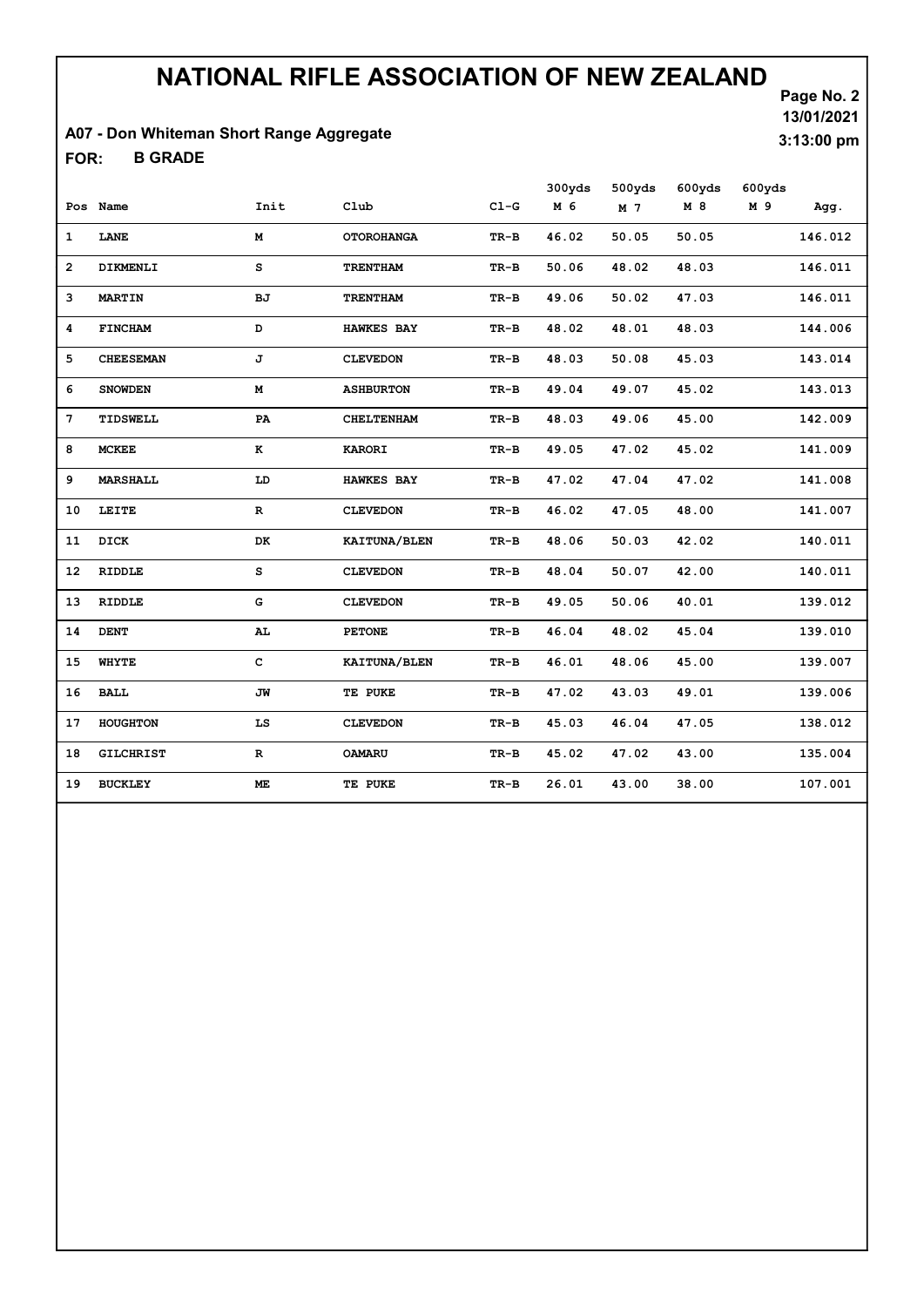### A07 - Don Whiteman Short Range Aggregate

C GRADE FOR:

Page No. 3 13/01/2021 3:13:00 pm

|                 |                 |           |                   |        | 300yds | 500yds | 600yds | 600yds |         |
|-----------------|-----------------|-----------|-------------------|--------|--------|--------|--------|--------|---------|
| Pos             | Name            | Init      | Club              | $CL-G$ | M 6    | M 7    | M 8    | M 9    | Agg.    |
| 1               | <b>DRAKE</b>    | AE        | TARANAKI          | TR-C   | 49.06  | 50.03  | 45.02  |        | 144.011 |
| $\overline{2}$  | <b>CAMERON</b>  | s         | TE PUKE           | TR-C   | 50.08  | 46.03  | 44.00  |        | 140.011 |
| 3               | <b>KERSHAW</b>  | SL        | <b>MALVERN</b>    | TR-C   | 46.05  | 47.05  | 46.04  |        | 139.014 |
| 4               | <b>SCOBIE</b>   | J         | <b>OTOROHANGA</b> | TR-C   | 45.02  | 47.03  | 46.02  |        | 138.007 |
| 5               | <b>GORE</b>     | т         | <b>TRENTHAM</b>   | TR-C   | 49.02  | 46.03  | 40.01  |        | 135.006 |
| 6               | <b>WAKELING</b> | J         | <b>CLEVEDON</b>   | TR-C   | 46.02  | 47.02  | 40.00  |        | 133.004 |
| $7\phantom{.0}$ | PETZEN          | D         | <b>TRENTHAM</b>   | TR-C   | 39.00  | 50.05  | 43.02  |        | 132.007 |
| 8               | <b>BROWN</b>    | SW        | <b>PETONE</b>     | TR-C   | 46.02  | 48.02  | 37.01  |        | 131.005 |
| 9               | <b>FLEMING</b>  | <b>JA</b> | <b>ASHBURTON</b>  | TR-C   | 41.02  | 44.02  | 41.01  |        | 126.005 |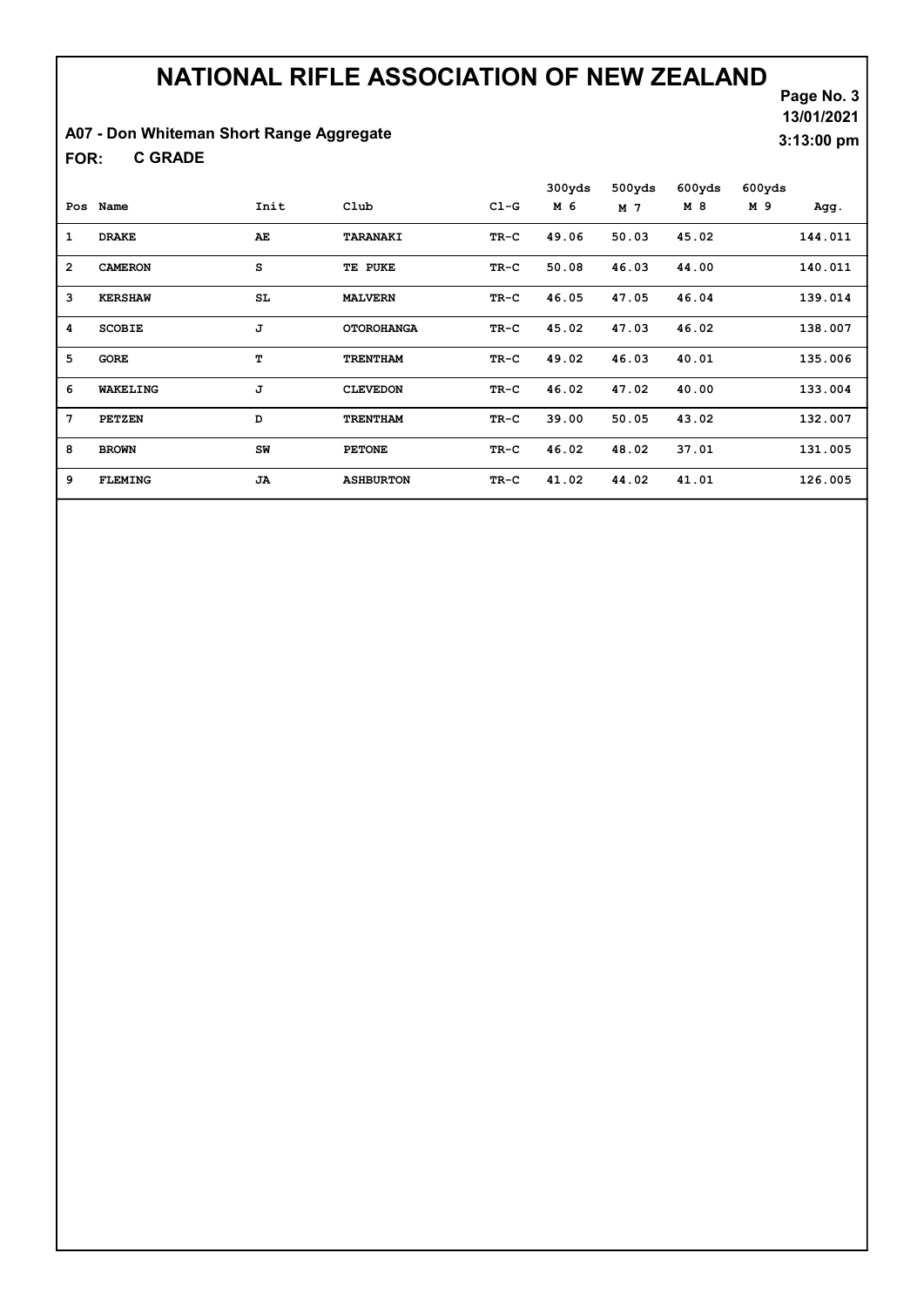### A07 - Don Whiteman Short Range Aggregate

T GRADE FOR:

|   | Pos Name            | Init | Club            | $C1-G$ | 300yds<br>M 6 | 500yds<br>M 7 | 600yds<br>M 8 | 600yds<br>M 9 | Agg.    |
|---|---------------------|------|-----------------|--------|---------------|---------------|---------------|---------------|---------|
|   | DARRALL             | F    | TRENTHAM        | TR-T   | 45.04         | 48.04         | 47.03         |               | 140.011 |
| 2 | <b>VAN RENSBURG</b> | L    | <b>CLEVEDON</b> | TR-T   | 41.01         | 44.04         | 41.01         |               | 126.006 |

Page No. 4 13/01/2021 3:13:00 pm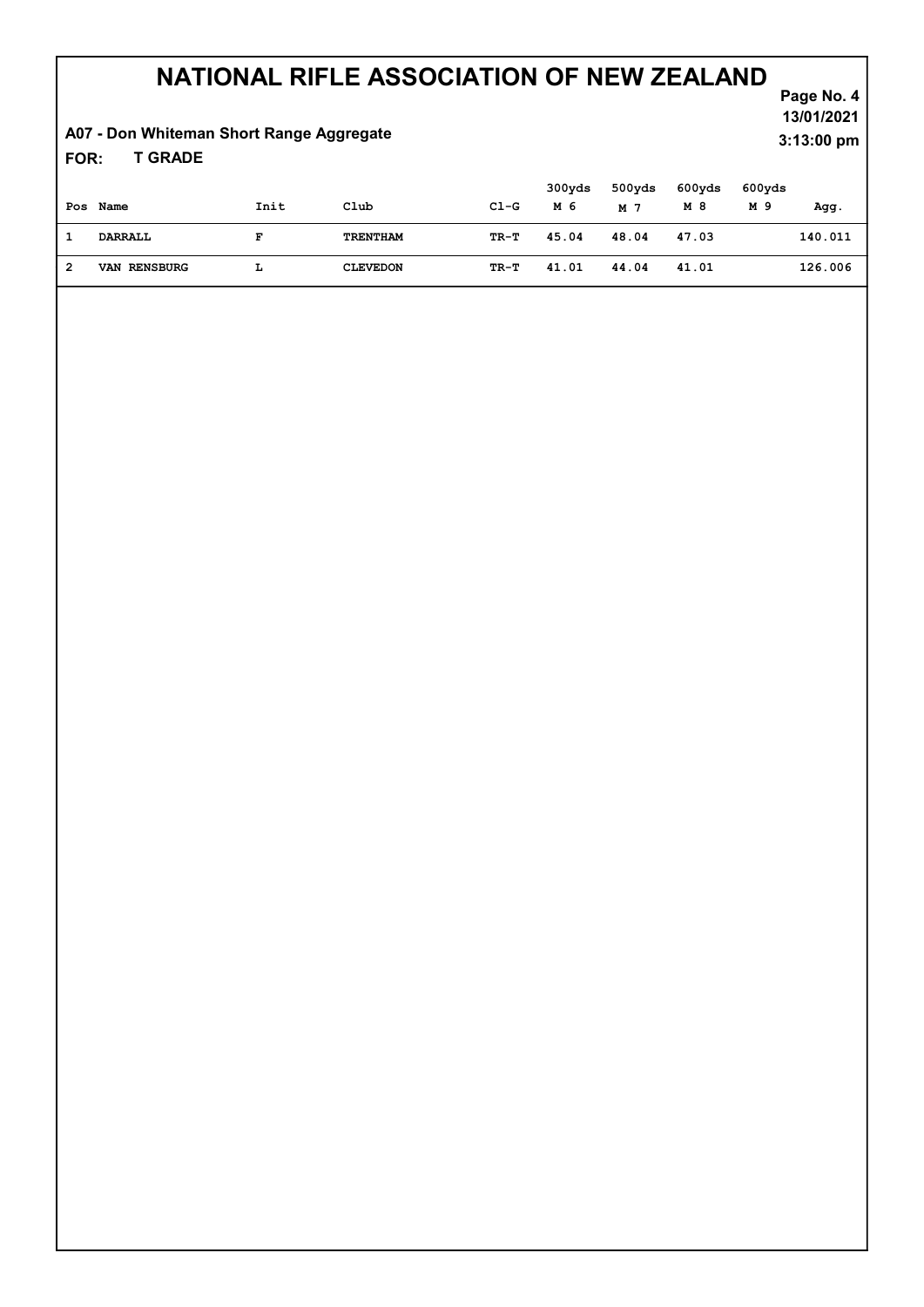### A07 - Don Whiteman Short Range Aggregate

CFT CLASS FOR:

Page No. 5 13/01/2021 3:13:00 pm

|                |                |      |                   |                | 300yds | 500yds | 600yds | 600yds |         |
|----------------|----------------|------|-------------------|----------------|--------|--------|--------|--------|---------|
|                | Pos Name       | Init | Club              | $C1-G$         | M 6    | M 7    | M 8    | M 9    | Agg.    |
| 1              | <b>SNOWDEN</b> | c    | <b>ASHBURTON</b>  | CFTR-0 53.02   |        | 57.02  | 55.03  |        | 165.007 |
| $\overline{2}$ | <b>SMITH</b>   | GRH  | <b>MALVERN</b>    | CFTR-0 51.02   |        | 58.03  | 51.02  |        | 160.007 |
| 3              | DUTHIE         | M    | <b>TRENTHAM</b>   | CFTR-0 51.02   |        | 51.02  | 43.01  |        | 145.005 |
| 4              | LINDSAY        | в    | <b>HAWKES BAY</b> | $CFTR-O$ 46.00 |        | 52.01  | 47.01  |        | 145.002 |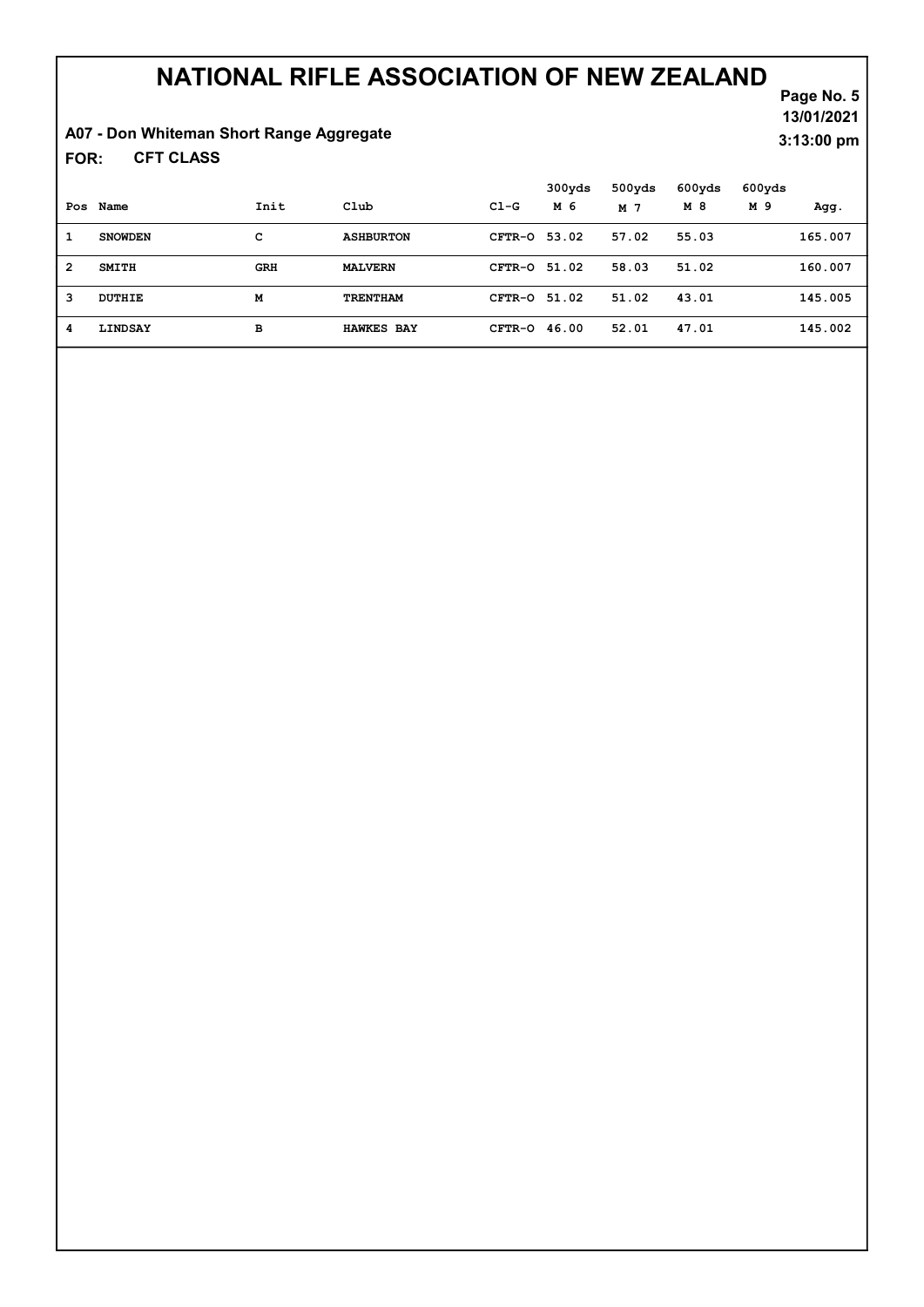### A07 - Don Whiteman Short Range Aggregate

FO CLASS FOR:

Page No. 6 13/01/2021 3:13:00 pm

|                 |                   |             |                   |        | 300yds | 500yds | 600yds | 600yds |         |
|-----------------|-------------------|-------------|-------------------|--------|--------|--------|--------|--------|---------|
|                 | Pos Name          | Init        | Club              | $C1-G$ | M 6    | M 7    | M 8    | M 9    | Agg.    |
| $\mathbf{1}$    | <b>GRIMSEY</b>    | L           | <b>ASHBURTON</b>  | $FO-O$ | 60.08  | 59.07  | 59.03  |        | 178.018 |
| $\overline{2}$  | <b>MCLAY</b>      | s           | TE PUKE           | $FO-O$ | 60.06  | 60.08  | 58.03  |        | 178.017 |
| 3               | CHUI              | М           | <b>ASHBURTON</b>  | $FO-O$ | 59.05  | 60.05  | 59.06  |        | 178.016 |
| 4               | <b>HUGHES</b>     | IR          | <b>CHELTENHAM</b> | $FO-O$ | 60.06  | 59.05  | 58.04  |        | 177.015 |
| 5               | <b>KERRIDGE</b>   | $\mathbf R$ | TE PUKE           | $FO-O$ | 60.07  | 59.06  | 57.03  |        | 176.016 |
| 6               | HUNT              | $\mathbf c$ | <b>KARORI</b>     | $FO-O$ | 59.04  | 59.04  | 57.01  |        | 175.009 |
| $7\phantom{.0}$ | <b>KAPENE</b>     | s           | <b>GISBORNE</b>   | $FO-O$ | 59.03  | 60.06  | 55.03  |        | 174.012 |
| 8               | <b>MEEHAN</b>     | D           | <b>CLEVEDON</b>   | $FO-O$ | 60.05  | 58.03  | 54.01  |        | 172.009 |
| 9               | <b>HOWL</b>       | $_{\rm SB}$ | <b>CHELTENHAM</b> | $FO-O$ | 60.09  | 60.04  | 51.01  |        | 171.014 |
| 10              | MAY               | IS          | <b>WHANGAREI</b>  | $FO-O$ | 58.04  | 57.03  | 56.02  |        | 171.009 |
| 11              | <b>BARKHUIZEN</b> | s           | <b>CLEVEDON</b>   | $FO-O$ | 59.03  | 57.01  | 54.01  |        | 170.005 |
| 12              | <b>TEAGUE</b>     | SP          | TE PUKE           | $FO-O$ | 58.03  | 58.05  | 51.03  |        | 167.011 |
| 13              | <b>DUCKETT</b>    | FM          | <b>MASTERTON</b>  | $FO-O$ | 59.04  | 58.04  | 49.00  |        | 166.008 |
| 14              | <b>MOSES</b>      | МK          | <b>CLEVEDON</b>   | $FO-O$ | 57.03  | 54.01  | 55.02  |        | 166.006 |
| 15              | <b>NEAL</b>       | PA          | <b>CLEVEDON</b>   | $FO-O$ | 55.02  | 56.04  | 55.00  |        | 166.006 |
| 16              | <b>SUBRITZKY</b>  | М           | <b>KARORI</b>     | $FO-O$ | 49.02  | 59.04  | 57.04  |        | 165.010 |
| 17              | <b>MOFFATT</b>    | SK          | <b>CLEVEDON</b>   | $FO-O$ | 56.03  | 56.02  | 52.01  |        | 164.006 |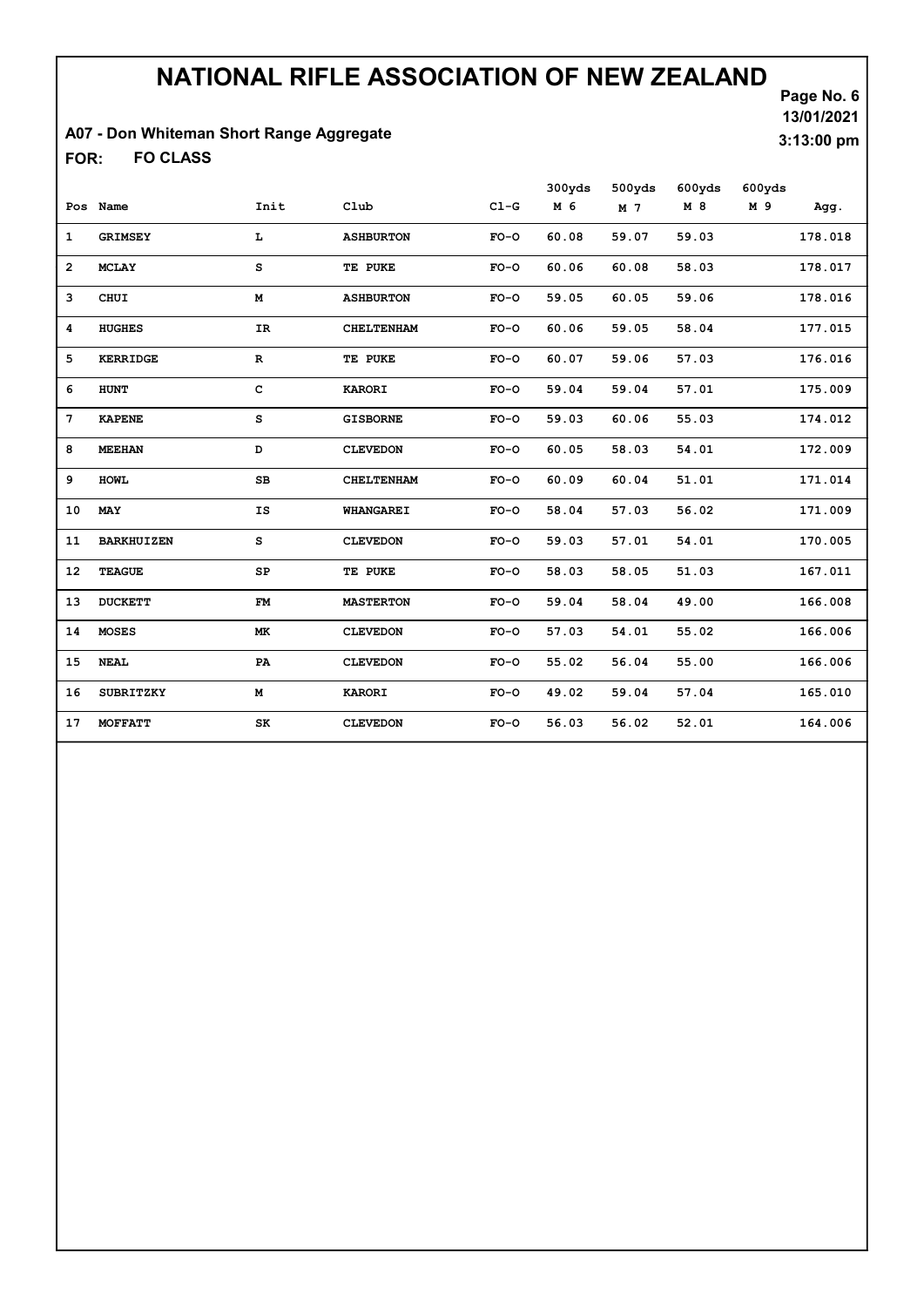#### A07 - Don Whiteman Short Range Aggregate

Page No. 7 13/01/2021 3:13:00 pm

#### FPR CLASS FOR:

| Pos Name | Init | Club             | $C1-G$  | 300yds<br>м 6 | 500yds<br>M 7 | 600yds<br>M 8 | 600yds<br>M 9 | Agg.    |
|----------|------|------------------|---------|---------------|---------------|---------------|---------------|---------|
| SMITH    | DW   | <b>ASHBURTON</b> | $FPR-O$ | 59.04         | 60.04         | 54.02         |               | 173.010 |